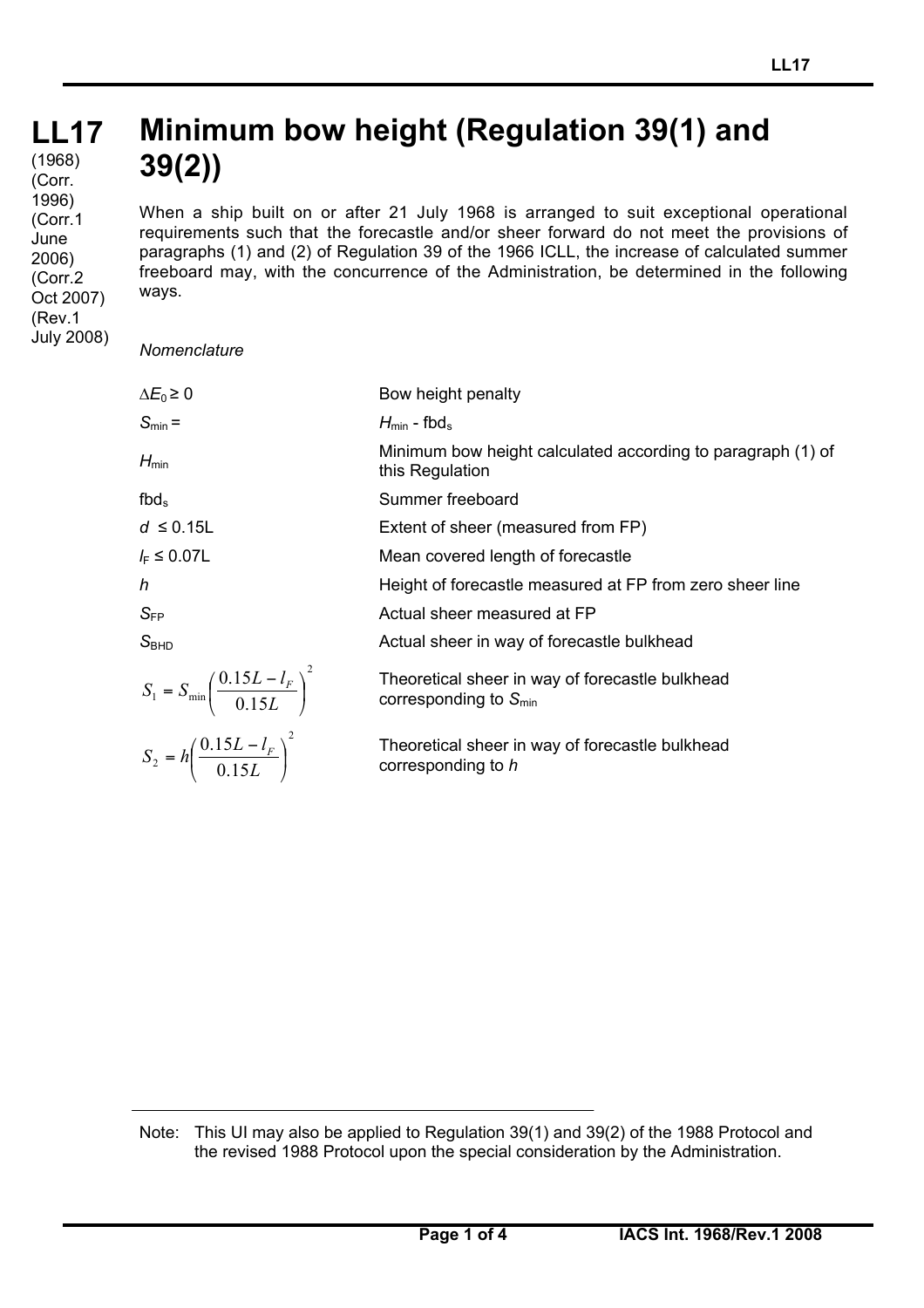a) Where no forecastle is fitted and the sheer forward extends less than 0.15*L* from fore perpendicular (FP):

$$
\Delta E_0 = S_{\min} - S_{FP} \frac{d}{0.15L} \ge 0
$$
  
0 \n $\le S_{FP} \le 1.5 S_{\min}$   
Actual deck line  
Parabolic sheer line  
6*th*<sub>ds</sub>  

(b) Where there is no sheer on the forward part of the freeboard deck, and the forecastle length is less than 0.07*L* from FP:

$$
\Delta E_0 = S_{\min} - h \frac{l_F}{0.07L} \ge 0
$$

 $0 \leq h \leq 1.5 S_{\text{min}}$ 

**LL17** (cont)



The height of the forecastle at the bulkhead position shall not be less than the ordinate, at that point, of a parabolic sheer curve having an ordinate S<sub>min</sub> at the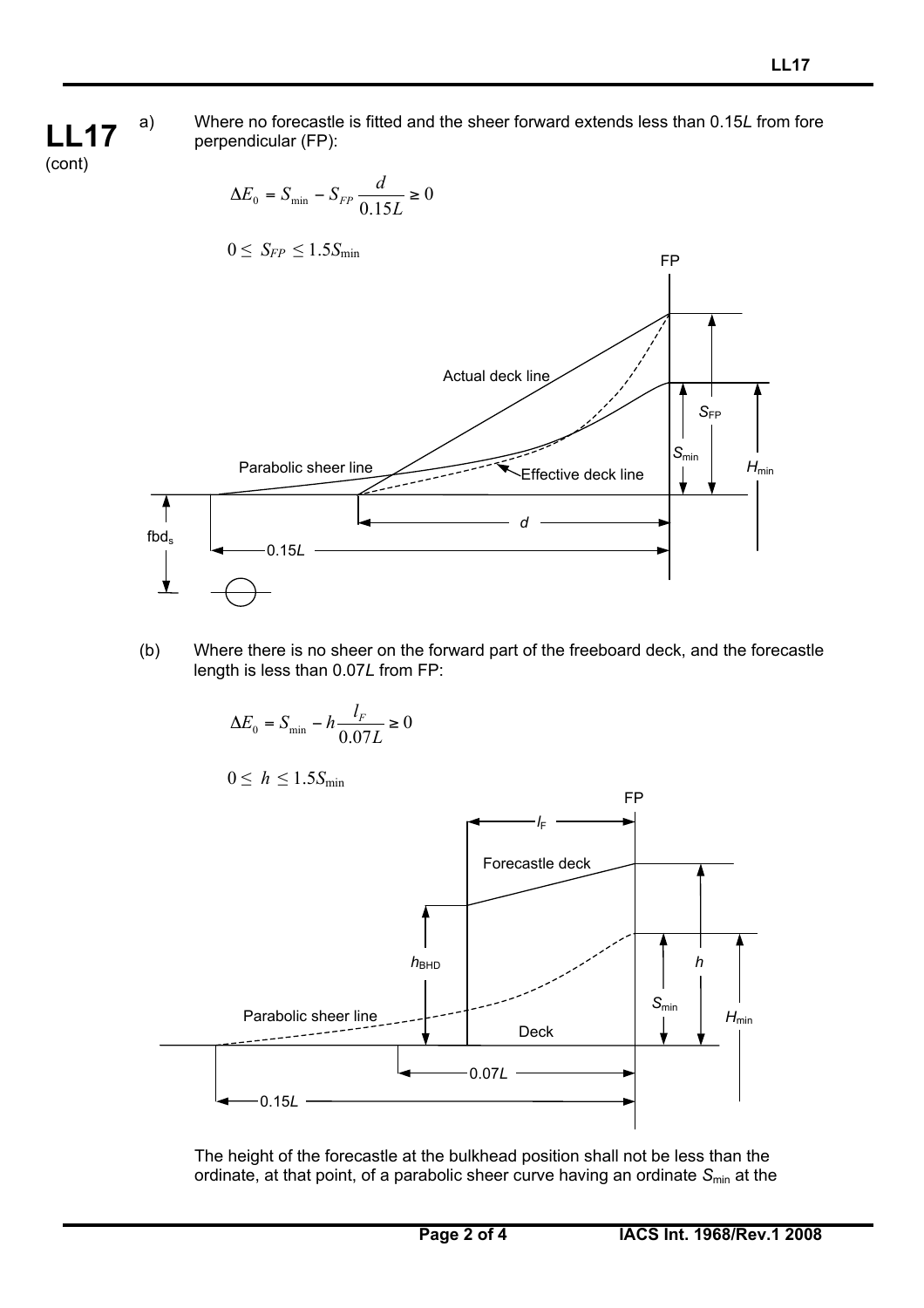**LL17** (cont)

forward perpendicular and extending aft for a distance of 0.15*L* from the forward perpendicular.

- (c) Where the sheer forward extends less than 0.15*L* and the length of forecastle is less than 0.07*L* from FP:
	- (i)  $S_{\text{min}} \leq h \leq 1.5 S_{\text{min}}$

$$
0 \leq S_{\text{BHD}} \leq 1.5 S_1
$$

$$
\Delta E_0 = S_{\min} \left( 1 - \frac{h}{S_{\min}} \frac{l_F}{0.07L} \right) \left( 1 - \frac{S_{BHD}}{S_1} \frac{d - l_F}{0.15L - l_F} \right) \ge 0
$$



Conditions:

$$
\left(1 - \frac{h}{S_{\min}} \frac{l_F}{0.07L}\right)
$$
\n
$$
\left(1 - \frac{S_{BHD}}{S_1} \frac{d - l_F}{0.15L - l_F}\right)
$$

not to be taken negative (less than zero)

The height of the forecastle at bulkhead must satisfy the same conditions as in subparagraph (b) of this paragraph.